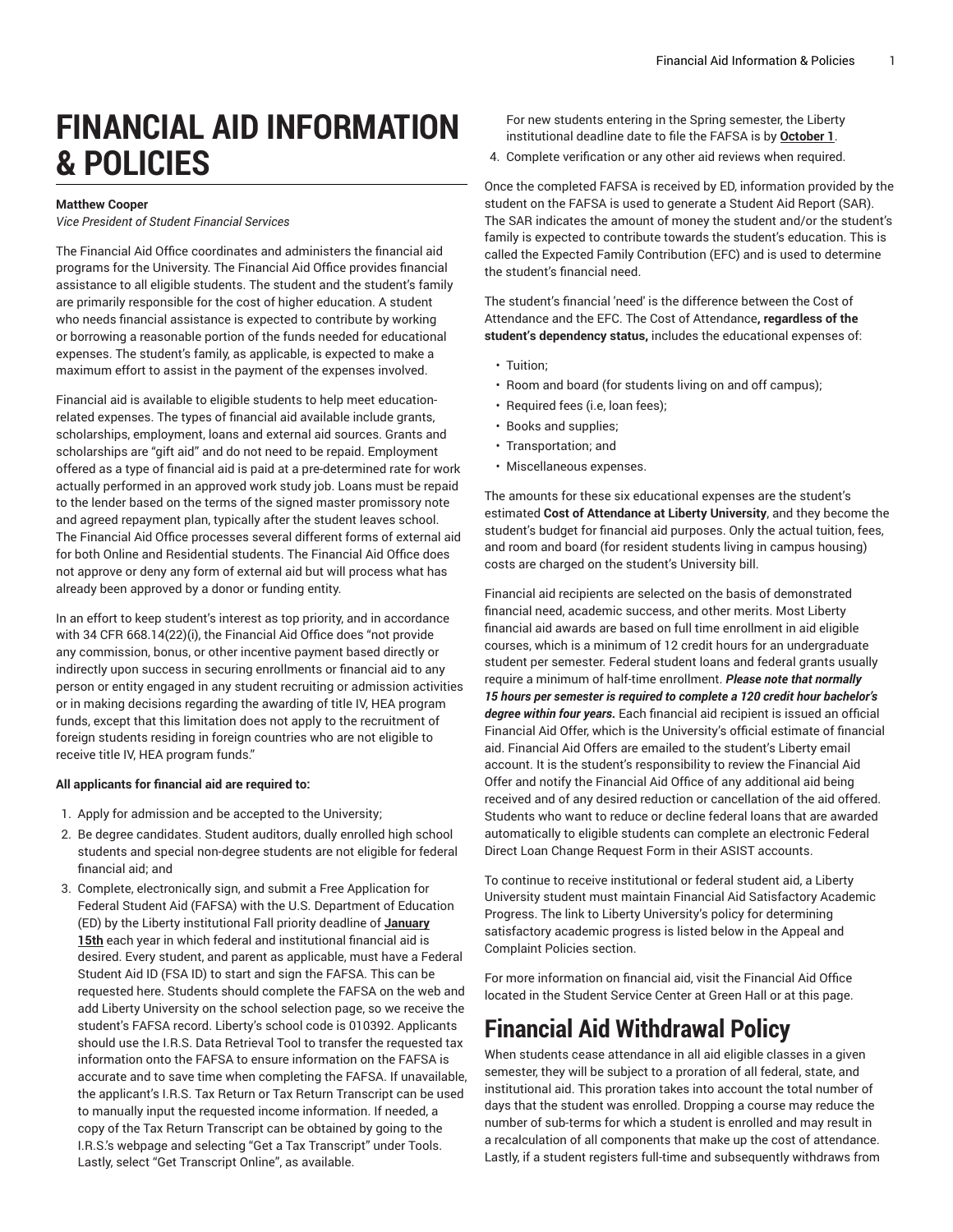one or more courses which results in his or her remaining enrollment changing from full-time to part-time, the student will be charged the parttime tuition rate for the remaining courses in that semester. If the new tuition rate results in a balance, the student is responsible for paying this balance.

The full policy statement and procedures are published in the [Policy](https://wiki.os.liberty.edu/display/IE/12.1.0.0+2022-23+Financial+Aid+Withdrawal+Policy/) [Directory](https://wiki.os.liberty.edu/display/IE/12.1.0.0+2022-23+Financial+Aid+Withdrawal+Policy/) online.

## **Financial Aid Repeat Policy**

Federal regulations limit the amount of federal aid that can be used when repeating a course that has previously been passed with any grade higher than an "F".

The full policy statement and procedures are published in the [Policy](https://wiki.os.liberty.edu/display/IE/3.2.3.0+2022-23+Financial+Aid+Repeat+Coursework+Policy/) [Directory](https://wiki.os.liberty.edu/display/IE/3.2.3.0+2022-23+Financial+Aid+Repeat+Coursework+Policy/) online.

### **Financial Aid Disbursement Policy**

Disbursing aid is the process in which the school pays funds directly to the student's school account from either internal or external aid sources, which is different from a refund. Financial aid is disbursed 21 days after the student becomes eligible.

The full policy statement and procedures are published in the [Policy](https://wiki.os.liberty.edu/display/IE/10.0.0.0+Financial+Aid+Disbursement+Policy/) [Directory](https://wiki.os.liberty.edu/display/IE/10.0.0.0+Financial+Aid+Disbursement+Policy/) online.

Additional information regarding how disbursements work including examples can be found on the [Financial Aid Disbursement webpage.](https://www.liberty.edu/student-financial-services/payments/financial-aid-disbursement/)

### **Consumer Information Statements**

Liberty University, as permitted by federal regulation [34 CFR 668.41], electronically disseminates consumer information, including the Jeanne Clery Disclosure of Campus Security Policy and Campus Crime Statistics Act information. Upon request, the institution will provide a free paper copy. Anyone signing or processing financial aid forms or seeking information or assistance at Liberty University must read, understand, and comply with the requirements disclosed.

The full policy statement and procedures are published in the [Policy](https://wiki.os.liberty.edu/display/IE/4.0.0.0+Liberty+University+Financial+Aid+Consumer+Information/) [Directory](https://wiki.os.liberty.edu/display/IE/4.0.0.0+Liberty+University+Financial+Aid+Consumer+Information/) online.

#### **Examples of Important Consumer Information**

- Campus Crime Reporting and Statistics including:
	- Emergency Notification Procedures
	- Fire Safety Reporting
	- Hate Crimes Reporting
	- Missing Student Reporting Procedures
- Completion and Persistence Rates Information
- Constitution and Citizenship Day Information
- Drug Abuse and Prevention Program Information
- Equity in Athletics Disclosure Act Information
- Peer-2-Peer File Sharing Policy
- "Red-Flag" Rule (Identity Theft) Information
- Returning Service Members Policy
- Textbook Price and Cost Calculator Information
- Voter Registration Information

## **Student Rights and Responsibilities**

Information about a student's rights and responsibilities regarding financial aid eligibility may be found in the Financial Aid Consumer Information Policy, which is published in the Policy [Directory](https://wiki.os.liberty.edu/display/IE/4.0.0.0+Liberty+University+Financial+Aid+Consumer+Information/) online.

### **Award Terms and Conditions**

The full policy statement and procedures are published in the [Policy](https://wiki.os.liberty.edu/display/IE/4.1.9.0+2022-23+Award+Terms+and+Conditions/) [Directory](https://wiki.os.liberty.edu/display/IE/4.1.9.0+2022-23+Award+Terms+and+Conditions/) online.

### **Enrollment Levels and Types**

The full policy statement and procedures are published in the [Policy](https://wiki.os.liberty.edu/display/IE/3.2.1.0+Enrollment+Levels+and+Types+Policy/) [Directory](https://wiki.os.liberty.edu/display/IE/3.2.1.0+Enrollment+Levels+and+Types+Policy/) online.

### **Federal Title IV Student Aid Programs Eligibility for Federal Aid**

To receive federal aid, a student must:

- Be a United States Citizen or eligible non-citizen;
- Demonstrate financial need (except for certain loans);
- Have a high school diploma, a General Education Development (GED) certificate, or have completed a federal aid eligible homeschool program;
- Be enrolled or accepted for enrollment as a regular student working toward a degree or certificate in an eligible program;
- Certify that you are not in default on a federal student loan and do not owe money on a federal student grant;
- Have a valid Social Security Number;
- Maintain satisfactory academic progress once in school;
- Certify that you will use federal student aid only for educational purposes.

### **Federal Pell Grant**

Federal Pell Grant awards range from \$750 to \$6,895 for the 2022-2023 academic year and vary from year-to-year. Award amounts are based on cost of attendance, enrollment status (full-time or part-time), and need analysis information provided on the Student Aid Report (SAR). Up to an additional 50% of Pell Grant aid may be available to students in the summer who use their entire Pell Grant in Fall and Spring, known as 'Year-Round Pell'. To receive Year-Round Pell, students must enroll at least half-time in the summer term and meet all other eligibility requirements. Summer Pell Grants, which are different from Year-Round Pell, may be available to students who did not use their entire Pell Grant in the Fall and Spring terms. Additional information may be found on our grants [webpage.](https://www.liberty.edu/student-financial-services/grants/)

#### **Federal Supplemental Educational Opportunity Grant (FSEOG)**

The Federal Supplemental Educational Opportunity Grant (FSEOG) is available for undergraduate students with an Expected Family Contribution of zero. In the 2022-2023 academic year, the maximum award amount is \$1,000 and can vary year to year. Students are required to be enrolled at least half-time in aid eligible courses, which is six credit hours for an undergraduate student, to maintain eligibility for this award. Additional information may be found on our grants [webpage](https://www.liberty.edu/student-financial-services/grants/).

#### **Federal Teach Grant Summary**

The Federal TEACH grant program is the first federal grant program that requires a service agreement and has the potential of converting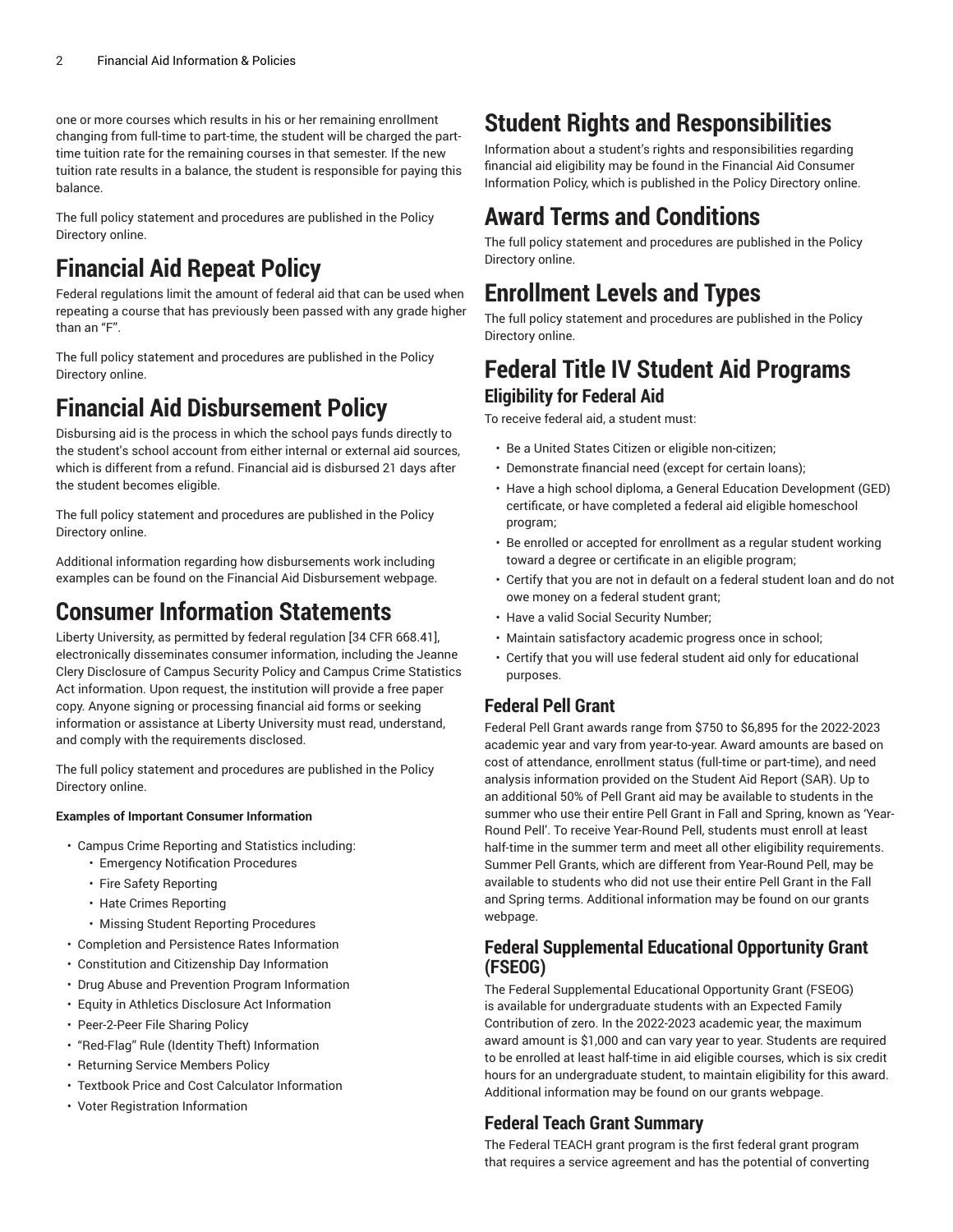to an unsubsidized loan with compounded interest from the original disbursement date. The full policy and statement and procedures are published in the Policy [Directory](https://wiki.os.liberty.edu/display/IE/3.3.4.0+Federal+TEACH+Grant+Policy/) online.

#### **Federal Direct Student Loans**

Federal Direct Student Loans are low interest loans available to students who are enrolled at least half-time that do not require a credit check. Students demonstrating sufficient need, based on the FAFSA, may be eligible for subsidized loan funds, in which the government pays interest accrued while they are in school and during the grace period. Students who do not have sufficient demonstrated need may be eligible for unsubsidized loan funds, in which the student pays the interest. Students have the option of capitalizing the interest (adding it to the principal) while attending school or making payments on the interest while in school. Repayment begins six (6) months after students graduate, withdraw, break enrollment, or drop below half-time status. We encourage all borrowers to only borrow what is needed to cover educational expenses. Additional information regarding the Federal Direct Student loans can be found on our general loan [webpage](https://www.liberty.edu/student-financial-services/loans/) and our loan consumer information [webpage](https://www.liberty.edu/student-financial-services/consumer-information/loans/).

#### **Federal Direct Parent Loans For Undergraduate Students (PLUS)**

Federal Direct Parent Loans for Undergraduate Students (PLUS) are loans available to parents of dependent undergraduate students who are enrolled at least half-time. The Federal Direct Parent PLUS loan is a credit-based loan and, if eligible, parents may borrow up to the full cost of attendance minus all other aid. We encourage all borrowers to only borrow what is needed to cover educational expenses.

Additional information regarding the Federal Direct PLUS loans can be found on our general loan [webpage](https://www.liberty.edu/student-financial-services/loans/) and our loan consumer information [webpage.](https://www.liberty.edu/student-financial-services/consumer-information/loans/)

### **Federal Work Study (FWS)**

The Federal Work Study program provides part-time employment opportunities for students who have a demonstrated financial need based on the FAFSA. Students are paid on an hourly basis; pay will be at least the current federal minimum wage. The total amount of aid a student receives from both federal and non-federal sources cannot exceed financial need. The \$5,000 Federal Work Study funds cannot be applied toward the student's account balance during initial Financial Check-In. Federal Work Study is awarded to eligible students with remaining federally defined unmet need. Awards are made until projected program funds are depleted. Students who earn Federal Work Study wages will not have this income count against them in their EFC on the following year's FAFSA.

The full policy statement and procedures are published in the [Policy](https://wiki.os.liberty.edu/display/IE/3.3.3.0+Federal+Work+Study+Program+Policy/) [Directory](https://wiki.os.liberty.edu/display/IE/3.3.3.0+Federal+Work+Study+Program+Policy/) online.

### **Virginia Student Aid Programs Virginia Tuition Assistance Grant Program (VTAG)**

Established in 1972, the Virginia Tuition Assistance Grant Program (VTAG) is designed to assist Virginia residents who attend accredited private, non-profit colleges and universities in Virginia excluding religious training or theological education. The VTAG is authorized in Chapter 4.1 Section 23-38.11 through 18 of the Code of Virginia as the Tuition Assistance Grant Act.

Applications must be submitted to the Financial Aid Office before the published annual deadline of July 31 in order to be considered for the maximum award amount. Award amounts for the 2021-2022 academic year are as follows:

- Residential Undergraduate Amount: \$4,000
- Online Undergraduate Amount: \$2,000
- Grandfathered Online Undergraduate Amount: \$3,400

The 2022-2023 award amounts have not been released yetAdditional information about VTAG can be found on our VTAG [webpage](https://www.liberty.edu/student-financial-services/vtag/).

#### **Virginia Two-year College Transfer Grant (CTG) and CTG Plus Programs**

Up to \$1,000 can be awarded to students who received an Associate's degree at a Virginia two-year public institution with a cumulative GPA of 3.00 on a 4.00 scale who are enrolled at a participating four-year institution. Virginia Two Year College Transfer Grant award projections will always be estimated awards until a final State budget is passed and a final roster of students is collected. Please keep in mind that this grant is subject to change based on State budgetary needs. Additional information regarding CTG can be found on our grants [webpage.](https://www.liberty.edu/student-financial-services/grants/)

#### **Rehabilitative Services**

State and federal education benefits may be available to assist eligible students with varying degrees of physical disability (paralysis, sight, hearing, etc.). Eligibility requirements differ from agency to agency. For more information, contact the appropriate agency or the Financial Aid Office.

### **Liberty University Scholarships The General Scholarship Rule (GSR)**

The full policy statement and procedures are published in the [Policy](https://wiki.os.liberty.edu/display/IE/3.5.4.0+2022-23+General+Scholarship+Rule+Policy/) [Directory](https://wiki.os.liberty.edu/display/IE/3.5.4.0+2022-23+General+Scholarship+Rule+Policy/) online.

### **Outside Scholarships**

Outside scholarships are scholarships that students will use as additional funding. Scholarships may be awarded from foundations, churches, retail businesses, etc. Additional information about outside scholarships can be found on our external aid [webpage](https://www.liberty.edu/student-financial-services/external-aid-processing/).

## **Standard Corporate Tuition Assistance**

Standard Corporate Tuition Assistance is when an employer pays Liberty University directly for classes during the semester. The student must contact his Human Resources department for information concerning continuing education benefits. Details about eligibility requirements and processing Standard Corporate Tuition Assistance can be found on our external aid [webpage.](https://www.liberty.edu/student-financial-services/external-aid-processing/)

#### **Reimbursements**

Students who receive tuition benefits after they have completed their courses may request a receipt from the Student Accounts Office at the end of the semester.

# **Appeal and Complaint Policies**

Policies and processes for residential and online students who wish to file a complaint or appeal their financial aid awards are published on our [Appeal and Complaints](https://www.liberty.edu/student-financial-services/account-appeals-complaints/) [webpage](https://www.liberty.edu/student-financial-services/account-appeals-complaints/).